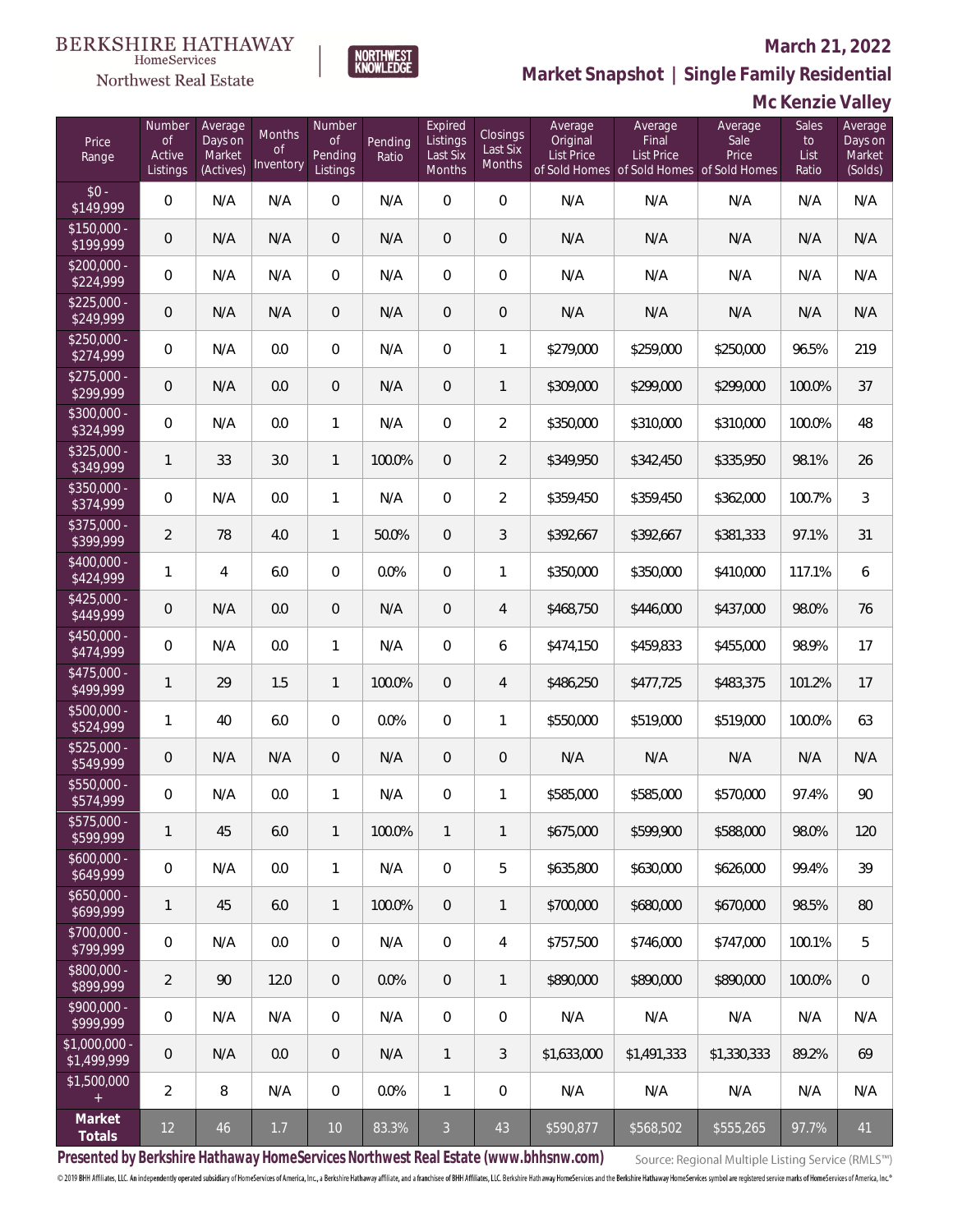#### BERKSHIRE HATHAWAY HomeServices

### Northwest Real Estate

#### **March 21, 2022**



|                                   |                                           |                                           |                                  |                                                   |                  |                                           |                                       |                                          |                                                                             | PIEASAHI FIIII / UAN IUYE |                                     |                                         |
|-----------------------------------|-------------------------------------------|-------------------------------------------|----------------------------------|---------------------------------------------------|------------------|-------------------------------------------|---------------------------------------|------------------------------------------|-----------------------------------------------------------------------------|---------------------------|-------------------------------------|-----------------------------------------|
| Price<br>Range                    | Number<br><b>of</b><br>Active<br>Listings | Average<br>Days on<br>Market<br>(Actives) | Months<br><b>of</b><br>Inventory | <b>Number</b><br><b>of</b><br>Pending<br>Listings | Pending<br>Ratio | Expired<br>Listings<br>Last Six<br>Months | Closings<br>Last Six<br><b>Months</b> | Average<br>Original<br><b>List Price</b> | Average<br>Final<br>List Price<br>of Sold Homes of Sold Homes of Sold Homes | Average<br>Sale<br>Price  | <b>Sales</b><br>to<br>List<br>Ratio | Average<br>Days on<br>Market<br>(Solds) |
| $$0 -$<br>\$149,999               | 0                                         | N/A                                       | 0.0                              | 1                                                 | N/A              | 1                                         | 4                                     | \$135,600                                | \$110,000                                                                   | \$100,950                 | 91.8%                               | 107                                     |
| $$150,000 -$<br>\$199,999         | $\mathbf 0$                               | N/A                                       | 0.0                              | $\mathbf{1}$                                      | N/A              | 1                                         | 6                                     | \$194,650                                | \$189,650                                                                   | \$179,867                 | 94.8%                               | 53                                      |
| \$200,000 -<br>\$224,999          | $\mathbf{1}$                              | 17                                        | 2.0                              | 1                                                 | 100.0%           | $\overline{0}$                            | 3                                     | \$222,667                                | \$219,300                                                                   | \$214,333                 | 97.7%                               | 57                                      |
| $$225,000 -$<br>\$249,999         | $\mathbf 0$                               | N/A                                       | 0.0                              | 3                                                 | N/A              | $\overline{0}$                            | $\overline{2}$                        | \$242,000                                | \$239,500                                                                   | \$239,500                 | 100.0%                              | 23                                      |
| $$250,000 -$<br>\$274,999         | 1                                         | 6                                         | 0.6                              | $\overline{0}$                                    | 0.0%             | $\mathbf{1}$                              | 10                                    | \$252,290                                | \$251,290                                                                   | \$256,800                 | 102.2%                              | 18                                      |
| $$275,000 -$<br>$\sqrt{$299,999}$ | $\overline{2}$                            | 120                                       | 2.4                              | 5                                                 | 250.0%           | $\mathbf{0}$                              | 5                                     | \$277,760                                | \$276,560                                                                   | \$282,420                 | 102.1%                              | 20                                      |
| $$300,000 -$<br>\$324,999         | $\mathbf{1}$                              | 105                                       | 1.0                              | $\overline{2}$                                    | 200.0%           | $\mathbf{1}$                              | 6                                     | \$306,333                                | \$303,000                                                                   | \$305,500                 | 100.8%                              | 39                                      |
| $$325,000 -$<br>\$349,999         | 3                                         | 11                                        | 2.0                              | $\overline{2}$                                    | 66.7%            | $\mathbf{1}$                              | 9                                     | \$340,322                                | \$339,656                                                                   | \$332,667                 | 97.9%                               | 20                                      |
| $$350,000 -$<br>\$374,999         | 3                                         | 101                                       | 6.0                              | $\overline{2}$                                    | 66.7%            | $\overline{0}$                            | 3                                     | \$335,000                                | \$334,967                                                                   | \$351,667                 | 105.0%                              | 13                                      |
| $$375,000 -$<br>\$399,999         | $\overline{2}$                            | 14                                        | 4.0                              | $\mathbf 0$                                       | 0.0%             | $\overline{2}$                            | 3                                     | \$406,667                                | \$393,300                                                                   | \$379,967                 | 96.6%                               | 39                                      |
| $$400,000 -$<br>\$424,999         | $\mathbf{1}$                              | 59                                        | 1.2                              | 3                                                 | 300.0%           | $\mathbf{1}$                              | 5                                     | \$423,598                                | \$413,198                                                                   | \$410,598                 | 99.4%                               | 33                                      |
| $$425,000 -$<br>\$449,999         | $\mathbf 0$                               | N/A                                       | 0.0                              | 5                                                 | N/A              | $\overline{0}$                            | $\overline{4}$                        | \$448,854                                | \$442,221                                                                   | \$430,546                 | 97.4%                               | 27                                      |
| $$450,000 -$<br>\$474,999         | 3                                         | 24                                        | N/A                              | 4                                                 | 133.3%           | $\overline{0}$                            | 0                                     | N/A                                      | N/A                                                                         | N/A                       | N/A                                 | N/A                                     |
| $$475,000 -$<br>\$499,999         | $\overline{2}$                            | 98                                        | 2.0                              | $\overline{4}$                                    | 200.0%           | $\overline{2}$                            | 6                                     | \$479,761                                | \$479,523                                                                   | \$488,373                 | 101.8%                              | 36                                      |
| $$500,000 -$<br>\$524,999         | 0                                         | N/A                                       | N/A                              | 0                                                 | N/A              | $\overline{0}$                            | $\boldsymbol{0}$                      | N/A                                      | N/A                                                                         | N/A                       | N/A                                 | N/A                                     |
| $$525,000 -$<br>\$549,999         | $\mathbf{1}$                              | 18                                        | 2.0                              | $\mathbf{1}$                                      | 100.0%           | $\mathbf 0$                               | 3                                     | \$554,650                                | \$537,983                                                                   | \$537,983                 | 100.0%                              | 19                                      |
| \$550,000 -<br>\$574,999          | 0                                         | N/A                                       | 0.0                              | 0                                                 | N/A              | 0                                         | 4                                     | \$534,975                                | \$534,975                                                                   | \$562,375                 | 105.1%                              | 22                                      |
| \$575,000 -<br>\$599,999          | 4                                         | 40                                        | 24.0                             | $\mathbf 0$                                       | $0.0\%$          | $\mathbf{1}$                              | 1                                     | \$595,000                                | \$595,000                                                                   | \$595,000                 | 100.0%                              | 6                                       |
| $$600,000 -$<br>\$649,999         | 0                                         | N/A                                       | 0.0                              | $\mathbf{1}$                                      | N/A              | $\overline{0}$                            | 5                                     | \$637,000                                | \$635,000                                                                   | \$618,200                 | 97.4%                               | 46                                      |
| $$650,000 -$<br>\$699,999         | $\mathbf{1}$                              | 5                                         | 1.5                              | $\overline{2}$                                    | 200.0%           | $\mathbf{1}$                              | 4                                     | \$633,750                                | \$633,750                                                                   | \$664,500                 | 104.9%                              | 27                                      |
| $$700,000 -$<br>\$799,999         | $\mathbf{1}$                              | $\mathbf{1}$                              | 3.0                              | $\overline{2}$                                    | 200.0%           | $\mathbf{1}$                              | $\overline{2}$                        | \$807,500                                | \$737,500                                                                   | \$746,250                 | 101.2%                              | 98                                      |
| $$800,000 -$<br>\$899,999         | $\mathbf{1}$                              | $\overline{2}$                            | 2.0                              | $\mathbf{1}$                                      | 100.0%           | $\overline{0}$                            | 3                                     | \$847,967                                | \$847,967                                                                   | \$827,000                 | 97.5%                               | 59                                      |
| $$900,000 -$<br>\$999,999         | 0                                         | N/A                                       | 0.0                              | $\mathbf{1}$                                      | N/A              | $\overline{0}$                            | 3                                     | \$1,125,000                              | \$1,008,333                                                                 | \$944,667                 | 93.7%                               | 52                                      |
| \$1,000,000<br>\$1,499,999        | 5                                         | 107                                       | 4.3                              | $\mathbf{1}$                                      | 20.0%            | $\mathbf{1}$                              | $7\overline{ }$                       | \$1,284,857                              | \$1,204,571                                                                 | \$1,161,071               | 96.4%                               | 77                                      |
| \$1,500,000<br>$+$                | $\overline{2}$                            | 111                                       | N/A                              | 0                                                 | 0.0%             | $\overline{0}$                            | $\boldsymbol{0}$                      | N/A                                      | N/A                                                                         | N/A                       | N/A                                 | N/A                                     |
| Market<br>Totals                  | $34\,$                                    | 59                                        | 2.1                              | 42                                                | 123.5%           | 14                                        | 98                                    | \$483,047                                | \$468,540                                                                   | \$463,825                 | 99.0%                               | 39                                      |

NORTHWEST<br>KNOWLFDGF

**Presented by Berkshire Hathaway HomeServices Northwest Real Estate (www.bhhsnw.com)**

Source: Regional Multiple Listing Service (RMLS™)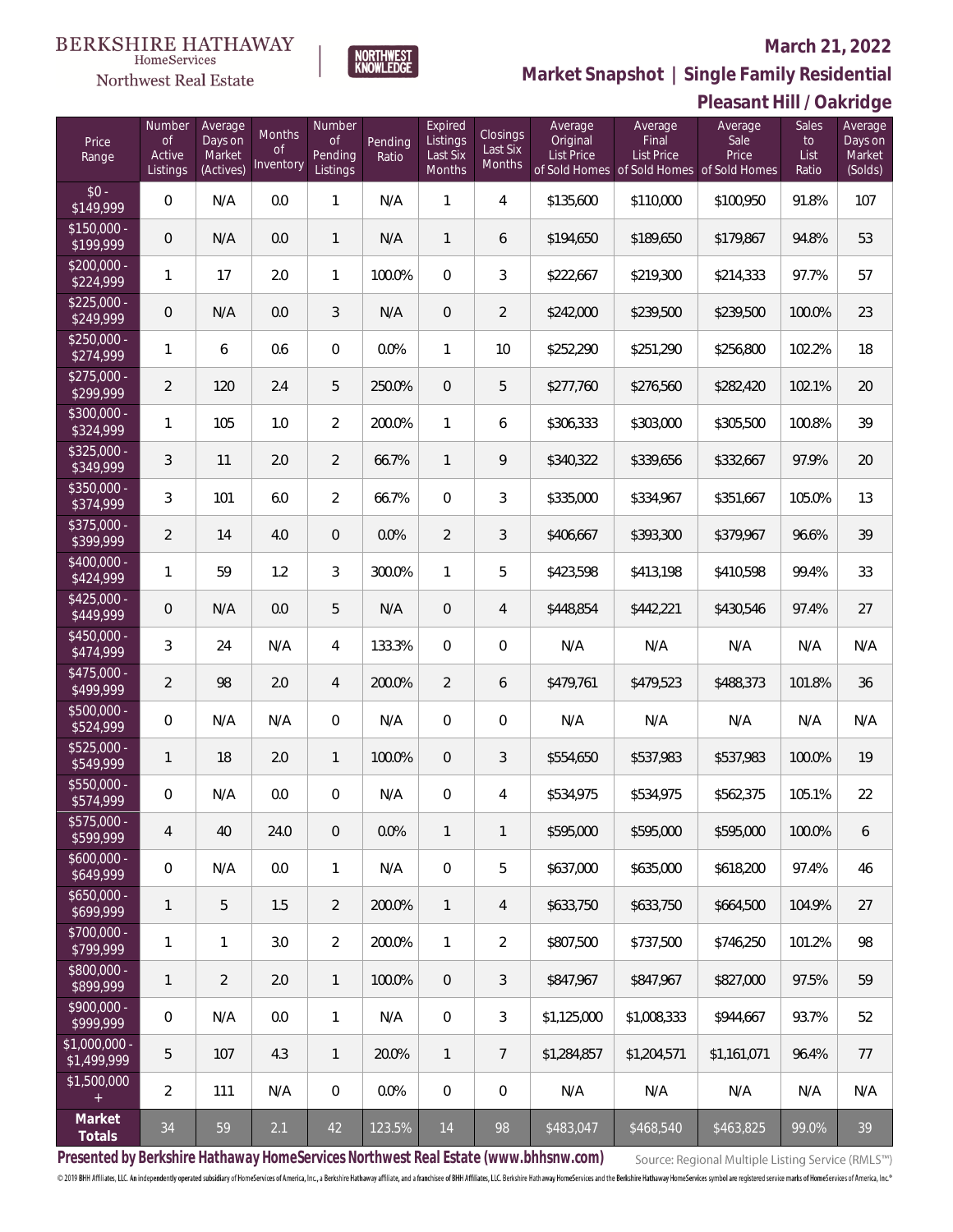#### Northwest Real Estate

#### **March 21, 2022**



|                               |                                           |                                           |                           |                                            |                  |                                           |                                       |                                          |                                       | JUULIT LUHUT TUPUL LIUJ                                               |                              |                                         |
|-------------------------------|-------------------------------------------|-------------------------------------------|---------------------------|--------------------------------------------|------------------|-------------------------------------------|---------------------------------------|------------------------------------------|---------------------------------------|-----------------------------------------------------------------------|------------------------------|-----------------------------------------|
| Price<br>Range                | Number<br><b>of</b><br>Active<br>Listings | Average<br>Days on<br>Market<br>(Actives) | Months<br>0f<br>Inventory | Number<br><b>of</b><br>Pending<br>Listings | Pending<br>Ratio | Expired<br>Listings<br>Last Six<br>Months | Closings<br>Last Six<br><b>Months</b> | Average<br>Original<br><b>List Price</b> | Average<br>Final<br><b>List Price</b> | Average<br>Sale<br>Price<br>of Sold Homes of Sold Homes of Sold Homes | Sales<br>to<br>List<br>Ratio | Average<br>Days on<br>Market<br>(Solds) |
| $$0 -$<br>\$149,999           | 0                                         | N/A                                       | 0.0                       | $\mathbf 0$                                | N/A              | $\mathbf 0$                               | $\overline{2}$                        | \$135,950                                | \$135,950                             | \$120,050                                                             | 88.3%                        | 35                                      |
| $$150,000 -$<br>\$199,999     | 0                                         | N/A                                       | 0.0                       | $\mathbf{1}$                               | N/A              | $\mathbf{1}$                              | $\mathbf{1}$                          | \$165,000                                | \$165,000                             | \$165,000                                                             | 100.0%                       | $\overline{2}$                          |
| $$200,000 -$<br>\$224,999     | 0                                         | N/A                                       | 0.0                       | $\mathbf{1}$                               | N/A              | $\boldsymbol{0}$                          | $\overline{2}$                        | \$199,900                                | \$199,900                             | \$211,750                                                             | 105.9%                       | 28                                      |
| $$225,000 -$<br>\$249,999     | 0                                         | N/A                                       | 0.0                       | $\mathbf{1}$                               | N/A              | $\overline{2}$                            | $\mathfrak{Z}$                        | \$258,600                                | \$235,300                             | \$236,167                                                             | 100.4%                       | 96                                      |
| $$250,000 -$<br>\$274,999     | 0                                         | N/A                                       | 0.0                       | 3                                          | N/A              | $\boldsymbol{0}$                          | 4                                     | \$239,975                                | \$238,750                             | \$259,200                                                             | 108.6%                       | 14                                      |
| $$275,000 -$<br>\$299,999     | 1                                         | 5                                         | 0.6                       | 3                                          | 300.0%           | $\mathbf{1}$                              | $10$                                  | \$295,940                                | \$289,930                             | \$290,930                                                             | 100.3%                       | 24                                      |
| $$300,000 -$<br>\$324,999     | $\overline{a}$                            | 63                                        | 1.0                       | 3                                          | 150.0%           | $\overline{a}$                            | 12                                    | \$312,850                                | \$309,442                             | \$311,167                                                             | 100.6%                       | 19                                      |
| $$325,000 -$<br>\$349,999     | 0                                         | N/A                                       | 0.0                       | $\overline{4}$                             | N/A              | $\mathbf 0$                               | 26                                    | \$329,377                                | \$329,104                             | \$338,308                                                             | 102.8%                       | 14                                      |
| $$350,000 -$<br>\$374,999     | 1                                         | 32                                        | 0.2                       | $\mathbf{1}$                               | 100.0%           | 0                                         | 33                                    | \$359,377                                | \$356,583                             | \$360,342                                                             | 101.1%                       | 14                                      |
| $$375,000 -$<br>\$399,999     | 3                                         | 56                                        | 0.7                       | $7\overline{ }$                            | 233.3%           | $\overline{2}$                            | 25                                    | \$387,432                                | \$382,228                             | \$385,320                                                             | 100.8%                       | 25                                      |
| $$400,000 -$<br>\$424,999     | $\mathbf 0$                               | N/A                                       | 0.0                       | 6                                          | N/A              | $\overline{2}$                            | 12                                    | \$398,767                                | \$396,258                             | \$407,560                                                             | 102.9%                       | 15                                      |
| $$425,000 -$<br>\$449,999     | 0                                         | N/A                                       | 0.0                       | $7\overline{ }$                            | N/A              | $\mathbf{1}$                              | 14                                    | \$439,586                                | \$432,721                             | \$433,679                                                             | 100.2%                       | 24                                      |
| $$450,000 -$<br>\$474,999     | 3                                         | 9                                         | 1.8                       | 4                                          | 133.3%           | $\boldsymbol{0}$                          | 10                                    | \$482,270                                | \$459,180                             | \$456,740                                                             | 99.5%                        | 34                                      |
| $$475,000 -$<br>\$499,999     | 0                                         | N/A                                       | 0.0                       | $\mathbf{1}$                               | N/A              | $\mathbf{1}$                              | 13                                    | \$483,585                                | \$482,431                             | \$485,254                                                             | 100.6%                       | 33                                      |
| \$500,000 -<br>\$524,999      | 1                                         | 5                                         | 1.5                       | $\boldsymbol{0}$                           | 0.0%             | $\boldsymbol{0}$                          | 4                                     | \$536,000                                | \$511,000                             | \$507,750                                                             | 99.4%                        | 83                                      |
| $$525,000 -$<br>\$549,999     | 0                                         | N/A                                       | 0.0                       | $\overline{2}$                             | N/A              | $\mathbf{1}$                              | $\overline{7}$                        | \$551,814                                | \$542,671                             | \$535,614                                                             | 98.7%                        | 45                                      |
| \$550,000 -<br>\$574,999      | 0                                         | N/A                                       | 0.0                       | $\mathbf{1}$                               | N/A              | $\mathbf 0$                               | $\overline{7}$                        | \$566,971                                | \$558,843                             | \$561,986                                                             | 100.6%                       | 10                                      |
| $$575,000 -$<br>\$599,999     | 0                                         | N/A                                       | 0.0                       | $\mathbf{1}$                               | N/A              | 2                                         | $\mathbf{1}$                          | \$585,000                                | \$585,000                             | \$585,000                                                             | 100.0%                       | 8                                       |
| $$600,000 -$<br>\$649,999     | 1                                         | 192                                       | 1.2                       | $\overline{2}$                             | 200.0%           | $\overline{0}$                            | 5                                     | \$625,780                                | \$625,580                             | \$617,400                                                             | 98.7%                        | 8                                       |
| $$650,000 -$<br>\$699,999     | 0                                         | N/A                                       | 0.0                       | $\overline{1}$                             | N/A              | $\mathbf{1}$                              | 3                                     | \$723,300                                | \$714,967                             | \$671,667                                                             | 93.9%                        | 83                                      |
| $$700,000 -$<br>\$799,999     | $\overline{2}$                            | 46                                        | 1.3                       | $\overline{2}$                             | 100.0%           | $\overline{0}$                            | 9                                     | \$766,699                                | \$740,289                             | \$733.867                                                             | 99.1%                        | 44                                      |
| \$800,000 -<br>\$899,999      | 0                                         | N/A                                       | 0.0                       | $\boldsymbol{0}$                           | N/A              | $\overline{2}$                            | 9                                     | \$908,656                                | \$887,978                             | \$860,878                                                             | 96.9%                        | 66                                      |
| $$900,000 -$<br>\$999,999     | 3                                         | 26                                        | 9.0                       | $\overline{2}$                             | 66.7%            | $\mathbf{1}$                              | $\overline{2}$                        | \$960,000                                | \$960,000                             | \$932,500                                                             | 97.1%                        | 35                                      |
| $$1,000,000 -$<br>\$1,499,999 | 3                                         | 59                                        | 3.6                       | $\overline{1}$                             | 33.3%            | $\mathbf{1}$                              | 5                                     | \$1,144,480                              | \$1,125,480                           | \$1,069,280                                                           | 95.0%                        | 114                                     |
| \$1,500,000<br>$+$            | 3                                         | 177                                       | N/A                       | 3                                          | 100.0%           | $\mathbf{1}$                              | 0                                     | N/A                                      | N/A                                   | N/A                                                                   | N/A                          | N/A                                     |
| Market<br>Totals              | 23                                        | 62                                        | 0.6                       | 57                                         | 247.8%           | 21                                        | 219                                   | \$456,729                                | \$449,683                             | \$449,044                                                             | 99.9%                        | 29                                      |

NORTHWEST<br>KNOWLFDGF

**Presented by Berkshire Hathaway HomeServices Northwest Real Estate (www.bhhsnw.com)**

Source: Regional Multiple Listing Service (RMLS™)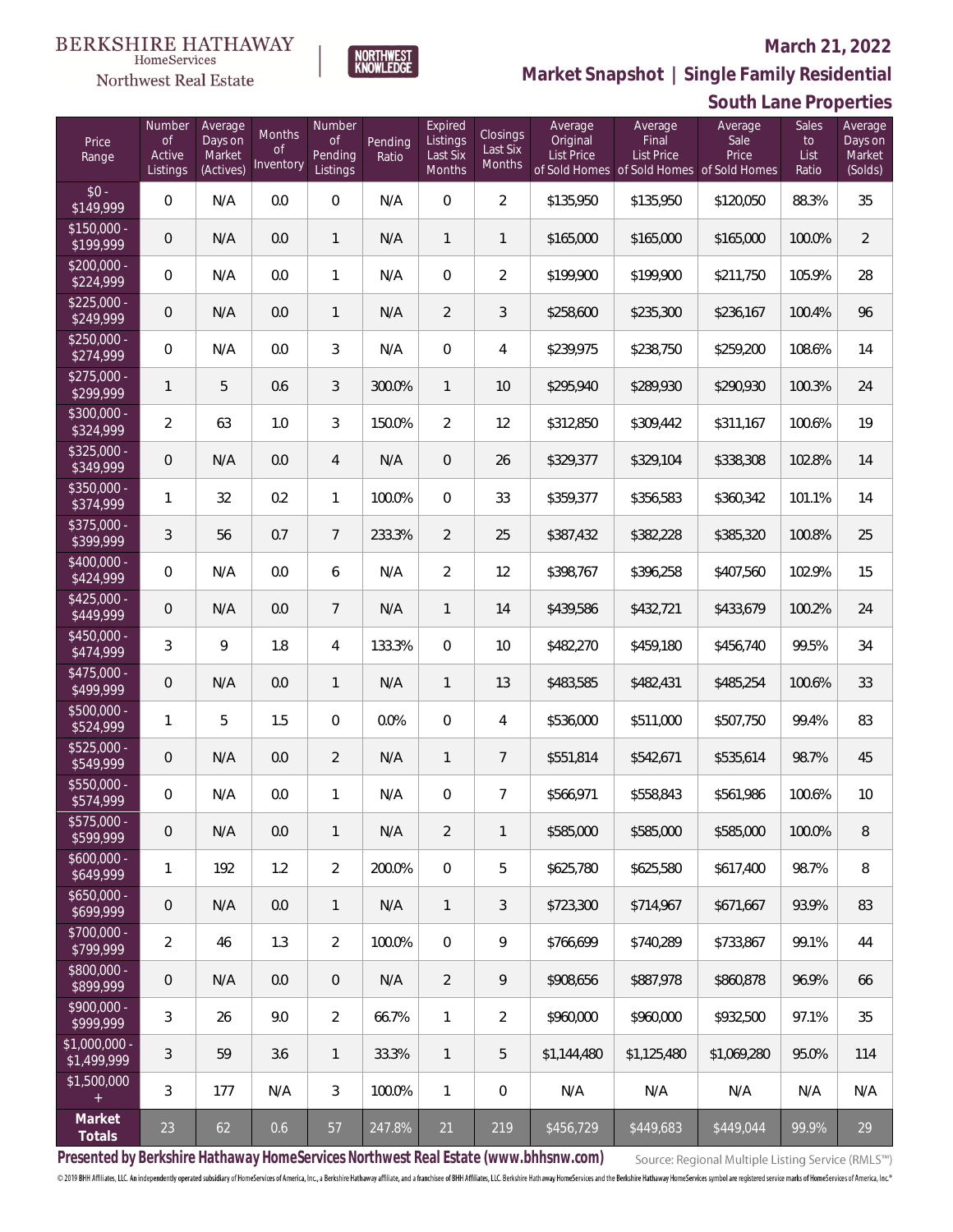#### Northwest Real Estate

#### **March 21, 2022**



### **West Lane Properties**

| Price<br>Range                | Number<br><b>of</b><br>Active<br>Listings | Average<br>Days on<br>Market<br>(Actives) | Months<br><b>of</b><br>Inventory | Number<br><b>of</b><br>Pending<br>Listings | Pending<br>Ratio | Expired<br>Listings<br>Last Six<br>Months | <b>Closings</b><br>Last Six<br>Months | Average<br>Original<br><b>List Price</b> | Average<br>Final<br><b>List Price</b> | Average<br>Sale<br>Price<br>of Sold Homes of Sold Homes of Sold Homes | Sales<br>to<br>List<br>Ratio | Average<br>Days on<br>Market<br>(Solds) |
|-------------------------------|-------------------------------------------|-------------------------------------------|----------------------------------|--------------------------------------------|------------------|-------------------------------------------|---------------------------------------|------------------------------------------|---------------------------------------|-----------------------------------------------------------------------|------------------------------|-----------------------------------------|
| $$0 -$<br>\$149,999           | $\mathbf{1}$                              | 4                                         | 6.0                              | $\overline{0}$                             | 0.0%             | $\overline{0}$                            | $\mathbf{1}$                          | \$110,000                                | \$110,000                             | \$140,000                                                             | 127.3%                       | 528                                     |
| $$150,000 -$<br>\$199,999     | $\sqrt{0}$                                | N/A                                       | N/A                              | $\overline{0}$                             | N/A              | $\mathbf{1}$                              | $\overline{0}$                        | N/A                                      | N/A                                   | N/A                                                                   | N/A                          | N/A                                     |
| $$200,000 -$<br>\$224,999     | $\overline{0}$                            | N/A                                       | 0.0                              | $\mathbf{0}$                               | N/A              | $\overline{0}$                            | $\mathbf{1}$                          | \$220,000                                | \$220,000                             | \$210,000                                                             | 95.5%                        | $\overline{2}$                          |
| $$225,000 -$<br>\$249,999     | $\mathbf{1}$                              | 172                                       | 6.0                              | $\mathbf{0}$                               | 0.0%             | $\overline{0}$                            | $\mathbf{1}$                          | \$250,000                                | \$250,000                             | \$240,000                                                             | 96.0%                        | 48                                      |
| $$250,000 -$<br>\$274,999     | $\mathbf{1}$                              | 312                                       | 2.0                              | $\mathbf{0}$                               | 0.0%             | $\overline{0}$                            | 3                                     | \$263,333                                | \$258,333                             | \$267,667                                                             | 103.6%                       | 55                                      |
| $$275,000 -$<br>\$299,999     | $\sqrt{0}$                                | N/A                                       | 0.0                              | $\mathbf{0}$                               | N/A              | $\overline{0}$                            | $\overline{2}$                        | \$322,500                                | \$315,000                             | \$285,000                                                             | 90.5%                        | 51                                      |
| $$300,000 -$<br>\$324,999     | $\overline{0}$                            | N/A                                       | 0.0                              | $\overline{2}$                             | N/A              | $\overline{0}$                            | 8                                     | \$309,625                                | \$307,750                             | \$313,125                                                             | 101.7%                       | $7\overline{ }$                         |
| $$325,000 -$<br>\$349,999     | $\mathbf{1}$                              | 72                                        | 0.4                              | $\overline{2}$                             | 200.0%           | $\overline{0}$                            | 16                                    | \$334,900                                | \$333,963                             | \$336,588                                                             | 100.8%                       | 18                                      |
| $$350,000 -$<br>\$374,999     | $\mathbf{1}$                              | $\overline{4}$                            | 1.2                              | $\overline{0}$                             | 0.0%             | $\mathbf{1}$                              | 5                                     | \$371,950                                | \$362,950                             | \$360,390                                                             | 99.3%                        | 30 <sup>°</sup>                         |
| $$375,000 -$<br>\$399,999     | $\overline{2}$                            | 41                                        | 0.8                              | 3                                          | 150.0%           | $\overline{2}$                            | 16                                    | \$386,231                                | \$381,231                             | \$385,988                                                             | 101.2%                       | 14                                      |
| $$400,000 -$<br>\$424,999     | 0                                         | N/A                                       | 0.0                              | $\overline{2}$                             | N/A              | $\Omega$                                  | 11                                    | \$415,427                                | \$413,145                             | \$413,264                                                             | 100.0%                       | 36                                      |
| $$425,000 -$<br>\$449,999     | $\mathbf{1}$                              | $\Omega$                                  | 0.5                              | $\mathfrak{Z}$                             | 300.0%           | $\mathbf{1}$                              | 11                                    | \$439,455                                | \$434,545                             | \$436,091                                                             | 100.4%                       | 21                                      |
| $$450,000 -$<br>\$474,999     | $\overline{0}$                            | N/A                                       | 0.0                              | $\overline{0}$                             | N/A              | $\Omega$                                  | 5                                     | \$463,000                                | \$457,000                             | \$456,500                                                             | 99.9%                        | 26                                      |
| $$475,000 -$<br>\$499,999     | $\overline{0}$                            | N/A                                       | 0.0                              | $\mathcal{S}$                              | N/A              | $\overline{0}$                            | 5                                     | \$462,740                                | \$471,940                             | \$482,500                                                             | 102.2%                       | 15                                      |
| $$500,000 -$<br>\$524,999     | $\overline{0}$                            | N/A                                       | 0.0                              | $\mathbf{1}$                               | N/A              | $\overline{0}$                            | 4                                     | \$501,200                                | \$498,475                             | \$508,250                                                             | 102.0%                       | 39                                      |
| $$525,000 -$<br>\$549,999     | $\mathbf 0$                               | N/A                                       | 0.0                              | $\overline{2}$                             | N/A              | $\overline{0}$                            | $\overline{2}$                        | \$584,000                                | \$531,105                             | \$535,500                                                             | 100.8%                       | 47                                      |
| $$550,000 -$<br>\$574,999     | $\overline{0}$                            | N/A                                       | 0.0                              | $\overline{0}$                             | N/A              | $\mathbf{1}$                              | 4                                     | \$527,250                                | \$522,000                             | \$561,000                                                             | 107.5%                       | 142                                     |
| \$575,000 -<br>\$599,999      | 0                                         | N/A                                       | 0.0                              | $\mathbf 0$                                | N/A              | $\mathbf 0$                               | 3                                     | \$589,667                                | \$581,000                             | \$583,333                                                             | 100.4%                       | 57                                      |
| $$600,000 -$<br>\$649,999     | 0                                         | N/A                                       | 0.0                              | $\mathbf 0$                                | N/A              | $\mathbf 0$                               | 4                                     | \$615,000                                | \$615,000                             | \$618,750                                                             | 100.6%                       | 30                                      |
| $$650,000 -$<br>\$699,999     | 0                                         | N/A                                       | 0.0                              | $\overline{2}$                             | N/A              | $\overline{0}$                            | 4                                     | \$725,750                                | \$682,250                             | \$670,250                                                             | 98.2%                        | 41                                      |
| \$700,000 -<br>\$799,999      | $\mathbb{1}$                              | 49                                        | 1.5                              | 3                                          | 300.0%           | 0                                         | 4                                     | \$747,750                                | \$740,250                             | \$766,500                                                             | 103.5%                       | 24                                      |
| \$800,000 -<br>\$899,999      | $\overline{a}$                            | 35                                        | 3.0                              | $\overline{1}$                             | 50.0%            | $\overline{2}$                            | 4                                     | \$939,000                                | \$875,750                             | \$841,250                                                             | 96.1%                        | 68                                      |
| \$900,000 -<br>\$999,999      | 1                                         | 67                                        | N/A                              | $\mathbf{1}$                               | 100.0%           | 0                                         | 0                                     | N/A                                      | N/A                                   | N/A                                                                   | N/A                          | N/A                                     |
| $$1,000,000$ -<br>\$1,499,999 | $\overline{2}$                            | 36                                        | 12.0                             | $\mathbf{0}$                               | 0.0%             | $\sqrt{0}$                                | $\mathbf{1}$                          | \$1,250,000                              | \$1,250,000                           | \$1,197,500                                                           | 95.8%                        | $\overline{2}$                          |
| \$1,500,000<br>$+$            | $\overline{2}$                            | 80                                        | N/A                              | $\mathbf{0}$                               | 0.0%             | $\mathbf{1}$                              | 0                                     | N/A                                      | N/A                                   | N/A                                                                   | N/A                          | N/A                                     |
| Market<br>Totals              | 16                                        | 67                                        | 0.8                              | 25                                         | 156.3%           | 9                                         | 115                                   | \$455,070                                | \$447,515                             | \$450,013                                                             | 100.6%                       | 35                                      |

NORTHWEST<br>KNOWLFDGF

**Presented by Berkshire Hathaway HomeServices Northwest Real Estate (www.bhhsnw.com)**

Source: Regional Multiple Listing Service (RMLS™)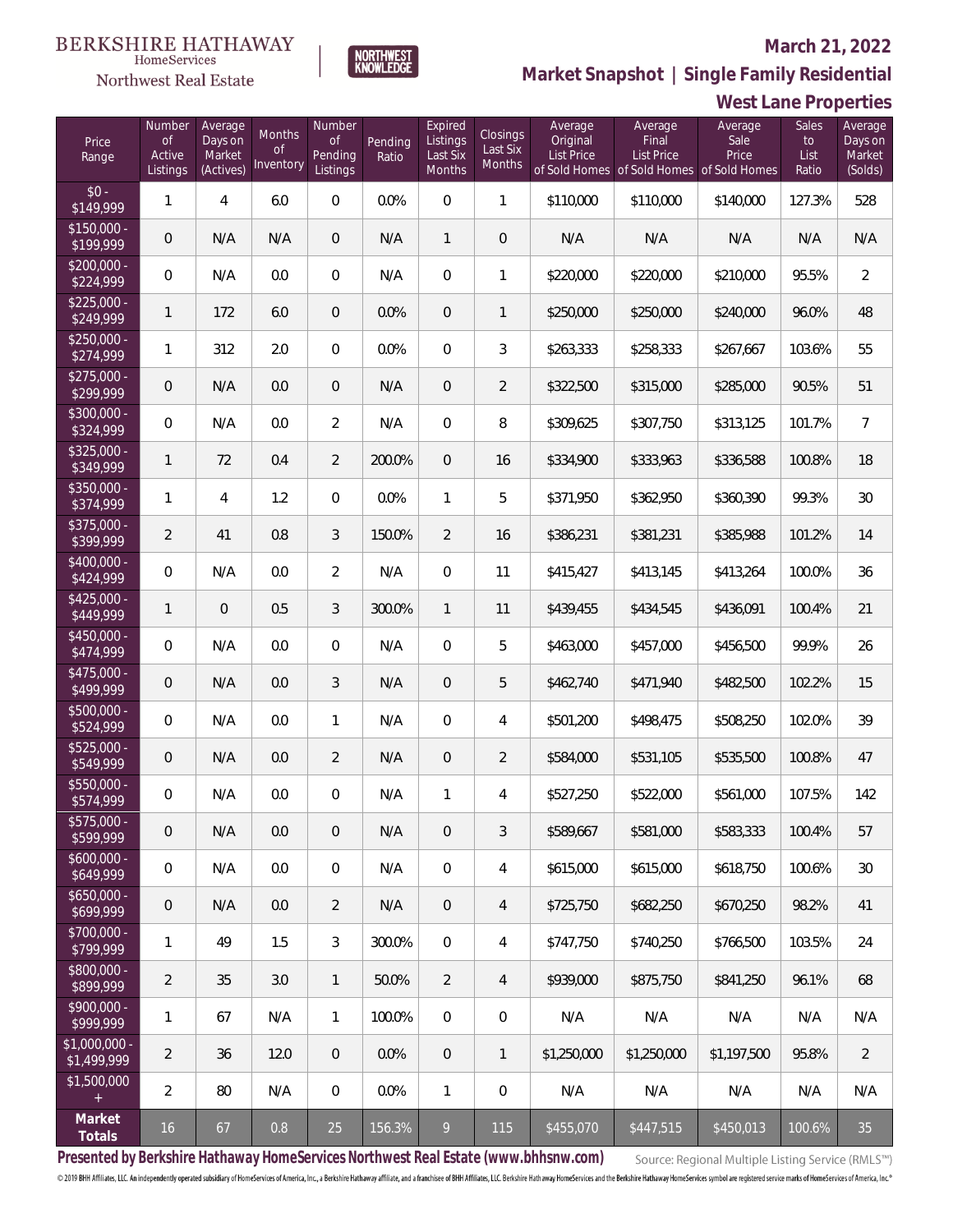

#### **March 21, 2022**

**Market Snapshot | Single Family Residential**

### **Junction City**

| Price<br>Range                | Number<br><b>of</b><br>Active<br>Listings | Average<br>Days on<br>Market<br>(Actives) | <b>Months</b><br><b>of</b><br>Inventory | Number<br>of<br>Pending<br>Listings | Pending<br>Ratio | Expired<br>Listings<br>Last Six<br>Months | Closings<br>Last Six<br>Months | Average<br>Original<br><b>List Price</b> | Average<br>Final<br>List Price | Average<br>Sale<br>Price<br>of Sold Homes of Sold Homes of Sold Homes | Sales<br>to<br>List<br>Ratio | Average<br>Days on<br>Market<br>(Solds) |
|-------------------------------|-------------------------------------------|-------------------------------------------|-----------------------------------------|-------------------------------------|------------------|-------------------------------------------|--------------------------------|------------------------------------------|--------------------------------|-----------------------------------------------------------------------|------------------------------|-----------------------------------------|
| $$0 -$<br>\$149,999           | $\overline{0}$                            | N/A                                       | N/A                                     | $\overline{0}$                      | N/A              | $\mathbf 0$                               | $\mathbf 0$                    | N/A                                      | N/A                            | N/A                                                                   | N/A                          | N/A                                     |
| $$150,000 -$<br>\$199,999     | $\overline{0}$                            | N/A                                       | N/A                                     | $\overline{0}$                      | N/A              | $\overline{0}$                            | $\overline{0}$                 | N/A                                      | N/A                            | N/A                                                                   | N/A                          | N/A                                     |
| $$200,000 -$<br>\$224,999     | $\overline{0}$                            | N/A                                       | N/A                                     | $\overline{0}$                      | N/A              | $\Omega$                                  | $\overline{0}$                 | N/A                                      | N/A                            | N/A                                                                   | N/A                          | N/A                                     |
| $$225,000 -$<br>\$249,999     | $\overline{2}$                            | 68                                        | N/A                                     | $\mathbf{1}$                        | 50.0%            | $\mathbf{1}$                              | $\overline{0}$                 | N/A                                      | N/A                            | N/A                                                                   | N/A                          | N/A                                     |
| $$250,000 -$<br>\$274,999     | $\overline{0}$                            | N/A                                       | N/A                                     | $\overline{0}$                      | N/A              | $\overline{0}$                            | $\overline{0}$                 | N/A                                      | N/A                            | N/A                                                                   | N/A                          | N/A                                     |
| $$275,000 -$<br>\$299,999     | $\overline{0}$                            | N/A                                       | 0.0                                     | $\mathbf{1}$                        | N/A              | $\overline{0}$                            | 3                              | \$310,000                                | \$296,333                      | \$293,000                                                             | 98.9%                        | 84                                      |
| $$300,000 -$<br>\$324,999     | $\overline{0}$                            | N/A                                       | 0.0                                     | $\overline{0}$                      | N/A              | $\overline{0}$                            | 3                              | \$309,667                                | \$304,667                      | \$311,000                                                             | 102.1%                       | 25                                      |
| $$325,000 -$<br>\$349,999     | $\overline{0}$                            | N/A                                       | 0.0                                     | $\mathbf{1}$                        | N/A              | $\overline{0}$                            | 9                              | \$330,311                                | \$326,522                      | \$332,989                                                             | 102.0%                       | 15                                      |
| $$350,000 -$<br>\$374,999     | $\overline{0}$                            | N/A                                       | 0.0                                     | $\mathbf{1}$                        | N/A              | 1                                         | 4                              | \$365,950                                | \$353,200                      | \$359,475                                                             | 101.8%                       | 32                                      |
| $$375,000 -$<br>\$399,999     | $\mathbf 0$                               | N/A                                       | 0.0                                     | $\overline{0}$                      | N/A              | $\overline{0}$                            | 8                              | \$392,975                                | \$387,338                      | \$386,012                                                             | 99.7%                        | 21                                      |
| $$400,000 -$<br>\$424,999     | $\mathbf{1}$                              | $\overline{2}$                            | 1.0                                     | $\overline{0}$                      | 0.0%             | $\overline{0}$                            | 6                              | \$407,133                                | \$399,883                      | \$411,000                                                             | 102.8%                       | 13                                      |
| $$425,000 -$<br>\$449,999     | $\mathbf 0$                               | N/A                                       | 0.0                                     | $\overline{2}$                      | N/A              | 0                                         | 4                              | \$431,225                                | \$423,850                      | \$432,500                                                             | 102.0%                       | 19                                      |
| $$450,000 -$<br>\$474,999     | $\overline{0}$                            | N/A                                       | 0.0                                     | 3                                   | N/A              | $\overline{0}$                            | 4                              | \$481,000                                | \$463,500                      | \$459,750                                                             | 99.2%                        | 30                                      |
| $$475,000 -$<br>\$499,999     | $\mathbf{1}$                              | $\overline{0}$                            | 2.0                                     | $\overline{2}$                      | 200.0%           | $\overline{0}$                            | 3                              | \$482,633                                | \$479,300                      | \$489,800                                                             | 102.2%                       | 15                                      |
| $$500,000 -$<br>\$524,999     | $\overline{0}$                            | N/A                                       | 0.0                                     | $\mathbf{1}$                        | N/A              | $\Omega$                                  | 4                              | \$524,500                                | \$507,000                      | \$510,000                                                             | 100.6%                       | 24                                      |
| $$525,000 -$<br>\$549,999     | $\mathbf 0$                               | N/A                                       | 0.0                                     | $\mathbf{1}$                        | N/A              | $\overline{2}$                            | 3                              | \$567,667                                | \$526,000                      | \$533,333                                                             | 101.4%                       | 17                                      |
| \$550,000 -<br>\$574,999      | 0                                         | N/A                                       | 0.0                                     | $\overline{0}$                      | N/A              | 0                                         | $\overline{2}$                 | \$549,950                                | \$549,950                      | \$559,950                                                             | 101.8%                       | 14                                      |
| \$575,000 -<br>\$599,999      | $\boldsymbol{0}$                          | N/A                                       | 0.0                                     | 2                                   | N/A              | 1                                         | $\mathbf{1}$                   | \$600,000                                | \$585,000                      | \$575,000                                                             | 98.3%                        | 24                                      |
| $$600,000 -$<br>\$649,999     | 1                                         | 123                                       | 3.0                                     | $\mathbf 0$                         | 0.0%             | $\mathbf 0$                               | $\overline{2}$                 | \$659,500                                | \$620,000                      | \$600,000                                                             | 96.8%                        | 100                                     |
| $$650,000 -$<br>\$699,999     | $\mathbf{1}$                              | 13                                        | 6.0                                     | $\mathbf 0$                         | 0.0%             | $\mathbf{1}$                              | $\mathbf{1}$                   | \$660,000                                | \$660,000                      | \$660,000                                                             | 100.0%                       | 26                                      |
| \$700,000 -<br>\$799,999      | $\overline{0}$                            | N/A                                       | 0.0                                     | $\overline{2}$                      | N/A              | $\mathbb O$                               | 1                              | \$865,000                                | \$799,900                      | \$750,000                                                             | 93.8%                        | 11                                      |
| \$800,000 -<br>\$899,999      | $\mathbf{1}$                              | 6                                         | N/A                                     | $\mathbf{1}$                        | 100.0%           | $\overline{0}$                            | $\mathbf 0$                    | N/A                                      | N/A                            | N/A                                                                   | N/A                          | N/A                                     |
| \$900,000 -<br>\$999,999      | $\overline{2}$                            | 132                                       | 4.0                                     | $\mathbf{1}$                        | 50.0%            | $\overline{0}$                            | 3                              | \$964,333                                | \$964,333                      | \$946,000                                                             | 98.1%                        | 50                                      |
| $$1,000,000$ -<br>\$1,499,999 | $\mathbf{1}$                              | $\overline{4}$                            | 6.0                                     | $\mathbf{1}$                        | 100.0%           | $\mathbf{1}$                              | $\mathbf{1}$                   | \$1,399,000                              | \$1,100,000                    | \$1,050,000                                                           | 95.5%                        | 145                                     |
| \$1,500,000<br>$\pm$          | $\overline{2}$                            | 182                                       | 6.0                                     | $\mathbf{1}$                        | 50.0%            | $\mathbb O$                               | $\overline{2}$                 | \$2,422,000                              | \$2,422,000                    | \$2,420,000                                                           | 99.9%                        | 132                                     |
| Market<br>Totals              | $12 \overline{)}$                         | 76                                        | 1.1                                     | $21$                                | 175.0%           | $\overline{7}$                            | 64                             | \$538,436                                | \$522,931                      | \$523,628                                                             | 100.1%                       | 32                                      |

NORTHWEST<br>KNOWLFDGF

**Presented by Berkshire Hathaway HomeServices Northwest Real Estate (www.bhhsnw.com)**

Source: Regional Multiple Listing Service (RMLS™)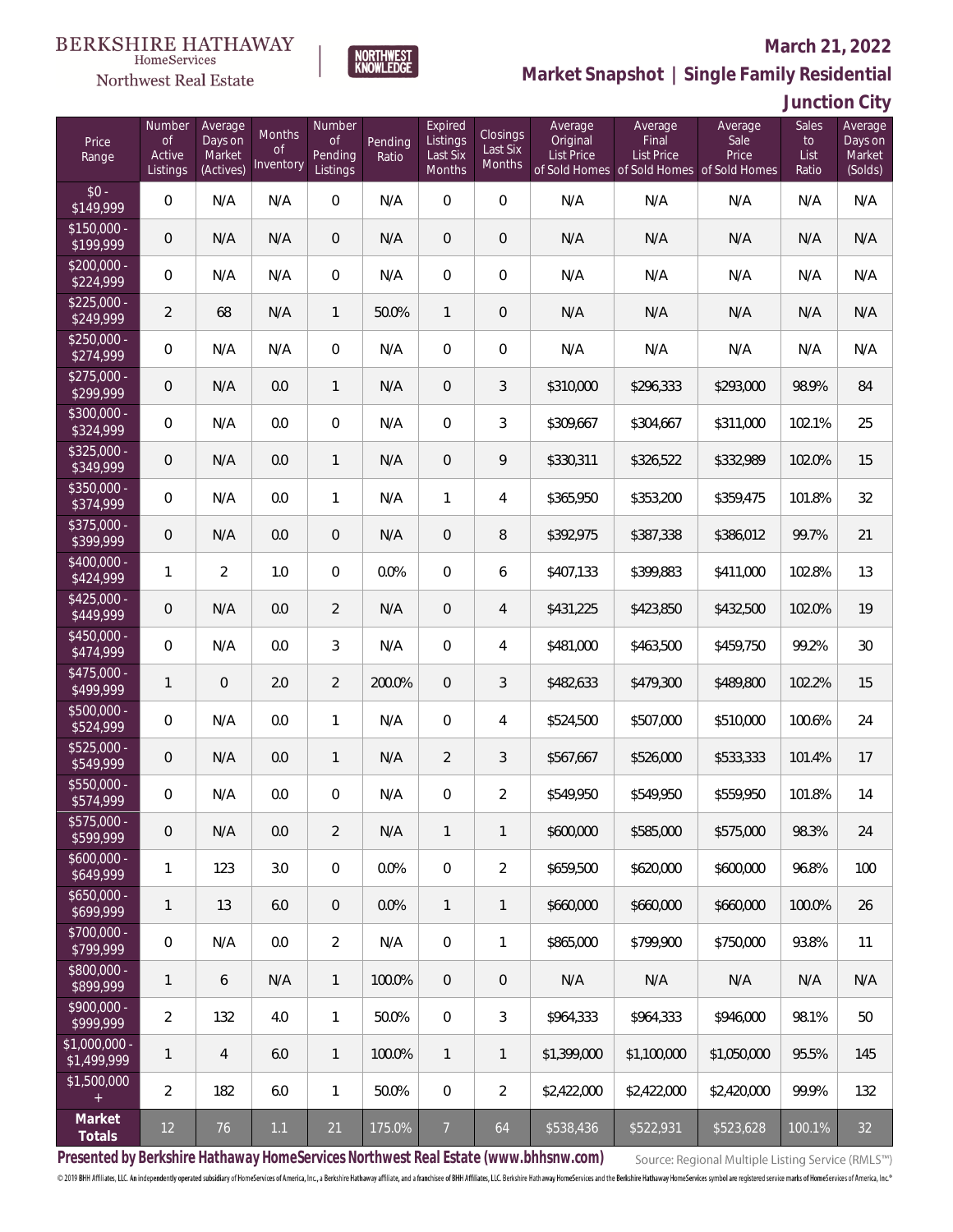

#### **March 21, 2022**

**Market Snapshot | Single Family Residential**

**Coburg 1 - 5**

| Price<br>Range             | Number<br><b>of</b><br>Active<br>Listings | Average<br>Days on<br>Market<br>(Actives) | Months<br>of<br>Inventory | Number<br><b>of</b><br>Pending<br>Listings | Pending<br>Ratio | Expired<br>Listings<br>Last Six<br>Months | Closings<br>Last Six<br>Months | Average<br>Original<br><b>List Price</b> | Average<br>Final<br><b>List Price</b><br>of Sold Homes of Sold Homes of Sold Homes | Average<br>Sale<br>Price | Sales<br>to<br>List<br>Ratio | Average<br>Days on<br>Market<br>(Solds) |
|----------------------------|-------------------------------------------|-------------------------------------------|---------------------------|--------------------------------------------|------------------|-------------------------------------------|--------------------------------|------------------------------------------|------------------------------------------------------------------------------------|--------------------------|------------------------------|-----------------------------------------|
| $$0 -$<br>$\sqrt{149,999}$ | $\mathbf{0}$                              | N/A                                       | N/A                       | $\overline{0}$                             | N/A              | $\overline{0}$                            | $\mathbf{0}$                   | N/A                                      | N/A                                                                                | N/A                      | N/A                          | N/A                                     |
| $$150,000 -$<br>\$199,999  | $\mathbf 0$                               | N/A                                       | N/A                       | $\overline{0}$                             | N/A              | $\overline{0}$                            | $\mathbf 0$                    | N/A                                      | N/A                                                                                | N/A                      | N/A                          | N/A                                     |
| \$200,000 -<br>\$224,999   | $\overline{0}$                            | N/A                                       | N/A                       | $\overline{0}$                             | N/A              | $\overline{0}$                            | 0                              | N/A                                      | N/A                                                                                | N/A                      | N/A                          | N/A                                     |
| $$225,000 -$<br>\$249,999  | $\mathbf 0$                               | N/A                                       | N/A                       | $\overline{0}$                             | N/A              | $\overline{0}$                            | $\mathbf 0$                    | N/A                                      | N/A                                                                                | N/A                      | N/A                          | N/A                                     |
| $$250,000 -$<br>\$274,999  | 0                                         | N/A                                       | N/A                       | $\overline{0}$                             | N/A              | $\overline{0}$                            | $\boldsymbol{0}$               | N/A                                      | N/A                                                                                | N/A                      | N/A                          | N/A                                     |
| $$275,000 -$<br>\$299,999  | $\mathbf 0$                               | N/A                                       | 0.0                       | $\overline{0}$                             | N/A              | $\overline{0}$                            | $\mathbf{1}$                   | \$325,000                                | \$325,000                                                                          | \$295,000                | 90.8%                        | 36                                      |
| \$300,000 -<br>\$324,999   | 0                                         | N/A                                       | N/A                       | $\overline{0}$                             | N/A              | $\overline{0}$                            | $\boldsymbol{0}$               | N/A                                      | N/A                                                                                | N/A                      | N/A                          | N/A                                     |
| \$325,000 -<br>\$349,999   | $\mathbf 0$                               | N/A                                       | N/A                       | $\overline{0}$                             | N/A              | $\overline{0}$                            | $\mathbf 0$                    | N/A                                      | N/A                                                                                | N/A                      | N/A                          | N/A                                     |
| \$350,000 -<br>\$374,999   | $\overline{0}$                            | N/A                                       | 0.0                       | $\overline{0}$                             | N/A              | $\overline{0}$                            | 1                              | \$374,900                                | \$374,900                                                                          | \$362,500                | 96.7%                        | 15                                      |
| \$375,000 -<br>\$399,999   | $\mathbf 0$                               | N/A                                       | 0.0                       | $\overline{0}$                             | N/A              | 0                                         | $\overline{2}$                 | \$386,350                                | \$380,000                                                                          | \$380,000                | 100.0%                       | 18                                      |
| \$400,000 -<br>\$424,999   | $\overline{0}$                            | N/A                                       | 0.0                       | $\overline{0}$                             | N/A              | $\overline{0}$                            | 1                              | \$400,000                                | \$400,000                                                                          | \$400,000                | 100.0%                       | $\mathbf 0$                             |
| $$425,000 -$<br>\$449,999  | $\mathbf 0$                               | N/A                                       | N/A                       | $\overline{0}$                             | N/A              | 0                                         | $\mathbf 0$                    | N/A                                      | N/A                                                                                | N/A                      | N/A                          | N/A                                     |
| \$450,000 -<br>\$474,999   | $\overline{0}$                            | N/A                                       | 0.0                       | $\overline{0}$                             | N/A              | $\overline{0}$                            | $\mathbf{1}$                   | \$429,000                                | \$429,000                                                                          | \$451,000                | 105.1%                       | 6                                       |
| \$475,000 -<br>\$499,999   | $\mathbf 0$                               | N/A                                       | 0.0                       | $\overline{0}$                             | N/A              | $\overline{0}$                            | $\mathbf{1}$                   | \$475,000                                | \$475,000                                                                          | \$475,000                | 100.0%                       | 8                                       |
| \$500,000 -<br>\$524,999   | $\boldsymbol{0}$                          | N/A                                       | 0.0                       | $\overline{0}$                             | N/A              | $\overline{0}$                            | $\mathbf{1}$                   | \$475,000                                | \$475,000                                                                          | \$508,000                | 106.9%                       | 18                                      |
| \$525,000 -<br>\$549,999   | $\mathbf 0$                               | N/A                                       | N/A                       | $\mathbf{1}$                               | N/A              | 0                                         | $\mathbf 0$                    | N/A                                      | N/A                                                                                | N/A                      | N/A                          | N/A                                     |
| \$550,000 -<br>\$574,999   | 1                                         | 94                                        | 3.0                       | 0                                          | 0.0%             | 0                                         | $\overline{2}$                 | \$549,500                                | \$549,500                                                                          | \$552,500                | 100.5%                       | 13                                      |
| \$575,000 -<br>\$599,999   | $\mathbf 0$                               | N/A                                       | 0.0                       | $\mathbf{1}$                               | N/A              | $\overline{0}$                            | $\overline{2}$                 | \$574,500                                | \$574,500                                                                          | \$580,000                | 101.0%                       | 5                                       |
| $$600,000 -$<br>\$649,999  | $\boldsymbol{0}$                          | N/A                                       | 0.0                       | $\overline{0}$                             | N/A              | $\mathbf 0$                               | 1                              | \$699,000                                | \$629,000                                                                          | \$617,500                | 98.2%                        | 170                                     |
| $$650,000 -$<br>\$699,999  | 1                                         | $\overline{4}$                            | 6.0                       | $\overline{0}$                             | 0.0%             | $\overline{0}$                            | 1                              | \$775,000                                | \$699,000                                                                          | \$699,000                | 100.0%                       | 40                                      |
| \$700,000 -<br>\$799,999   | $\,0\,$                                   | N/A                                       | 0.0                       | $\mathbf 0$                                | N/A              | $\mathbb O$                               | 5                              | \$747,600                                | \$747,600                                                                          | \$757,040                | 101.3%                       | 3                                       |
| \$800,000 -<br>\$899,999   | $\mathbf 0$                               | N/A                                       | 0.0                       | $\overline{0}$                             | N/A              | $\overline{0}$                            | 3                              | \$858,000                                | \$833,000                                                                          | \$824,333                | 99.0%                        | 90                                      |
| \$900,000 -<br>\$999,999   | $\mathbf 0$                               | N/A                                       | 0.0                       | $\mathbf 0$                                | N/A              | $\mathbf 0$                               | 1                              | \$995,000                                | \$995,000                                                                          | \$995,000                | 100.0%                       | 8                                       |
| \$1,000,000<br>\$1,499,999 | $\mathbf 0$                               | N/A                                       | 0.0                       | $\mathbf 0$                                | N/A              | 1                                         | $\mathbf{1}$                   | \$1,400,000                              | \$1,400,000                                                                        | \$1,350,000              | 96.4%                        | 42                                      |
| \$1,500,000<br>$\ddot{}$   | 1                                         | 192                                       | 2.0                       | $\mathbf{1}$                               | 100.0%           | $\mathbb O$                               | 3                              | \$2,781,667                              | \$2,781,667                                                                        | \$2,610,833              | 93.9%                        | 42                                      |
| Market<br>Totals           | $\mathfrak{Z}$                            | 97                                        | 0.7                       | $\mathfrak{Z}$                             | 100.0%           | $\mathbf{1}$                              | 27                             | \$889,837                                | \$881,181                                                                          | \$861,804                | 97.8%                        | 31                                      |

NORTHWEST<br>KNOWLFDGF

**Presented by Berkshire Hathaway HomeServices Northwest Real Estate (www.bhhsnw.com)**

Source: Regional Multiple Listing Service (RMLS™)